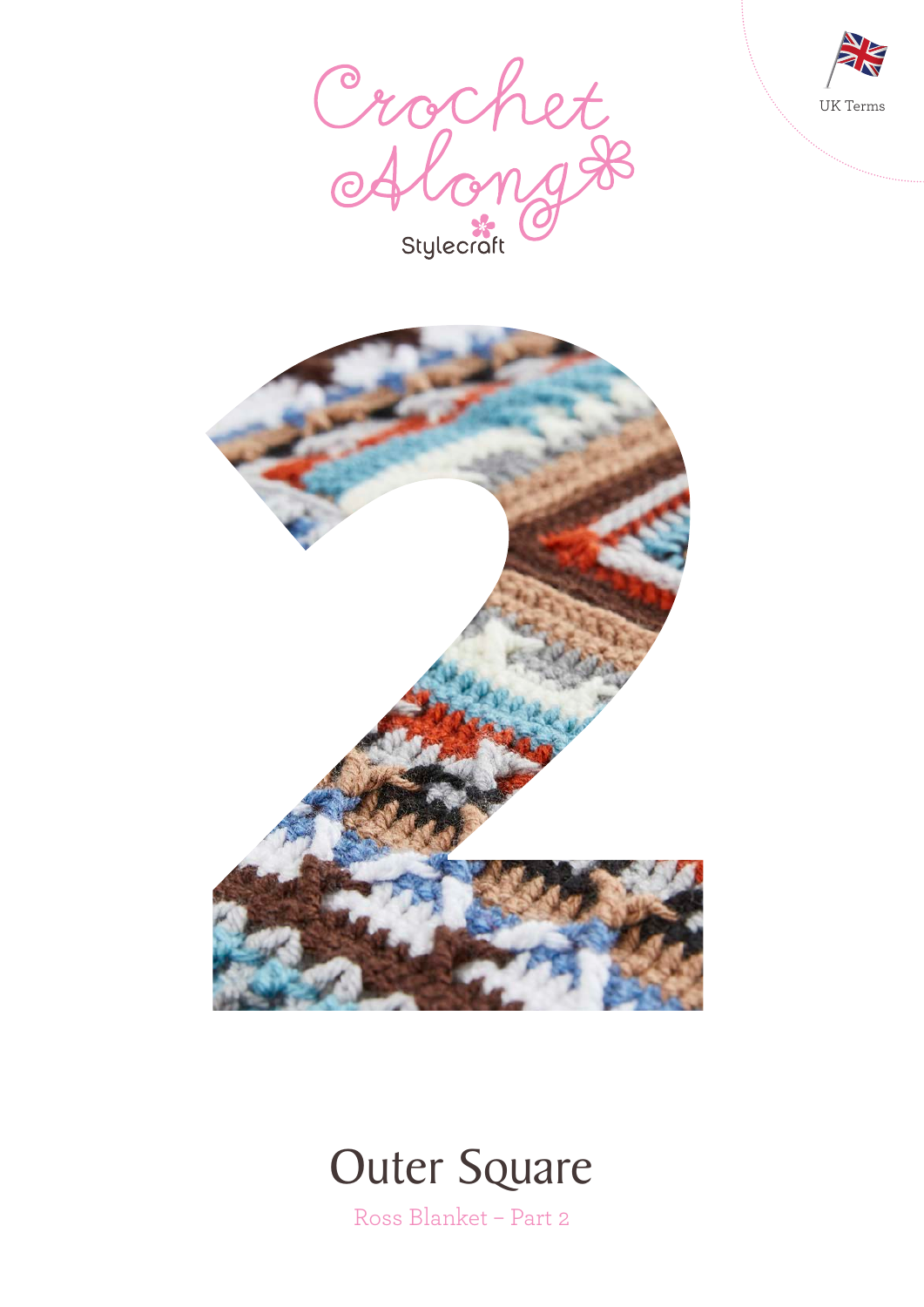Crochet Along #

1

**Part 2 – Outer Square (make 4)**





1005 Cream

1099 Grey

1029 Copper



1002 Black

### **EQUIPMENT**

4.5mm crochet hook Tapestry needle Stitch markers



**Special DK colours used:**

1722 Storm Blue



1064 Mocha



1203 Silver



1004 Dark Brown



## **ABBREVIATIONS**

| sl st | slip stitch                        | fptr     | front post treble         |
|-------|------------------------------------|----------|---------------------------|
| ch    | chain                              | fpdtr    | front post double         |
| dc    | double crochet                     |          | treble                    |
| htr   | half treble                        | fptr2tog | work front post           |
| tr    | treble                             |          | treble decrease           |
| dtr   | treble crochet                     |          | across two stitches       |
|       | <b>bphtr</b> back post half treble |          | fpdtr2tog work front post |
|       | <b>bpdtr</b> back post double      |          | double treble             |
|       | treble                             |          | decrease across           |
|       |                                    |          | two stitches              |

### **NOTES:**

#### **Fastening off and dealing with yarn ends**

In terms of fastening off, Catherine always uses the invisible join technique as she explains in her introduction. Catherine then sews the ends with a needle.

**WARNING – COPYRIGHT** This publication is protected by the law of copyright and may not be reproduced or copied either by photocopying or in any other way. Commercial use of either the patterns or the items made from them is strictly prohibited. All other rights are expressly reserved by Stylecraft.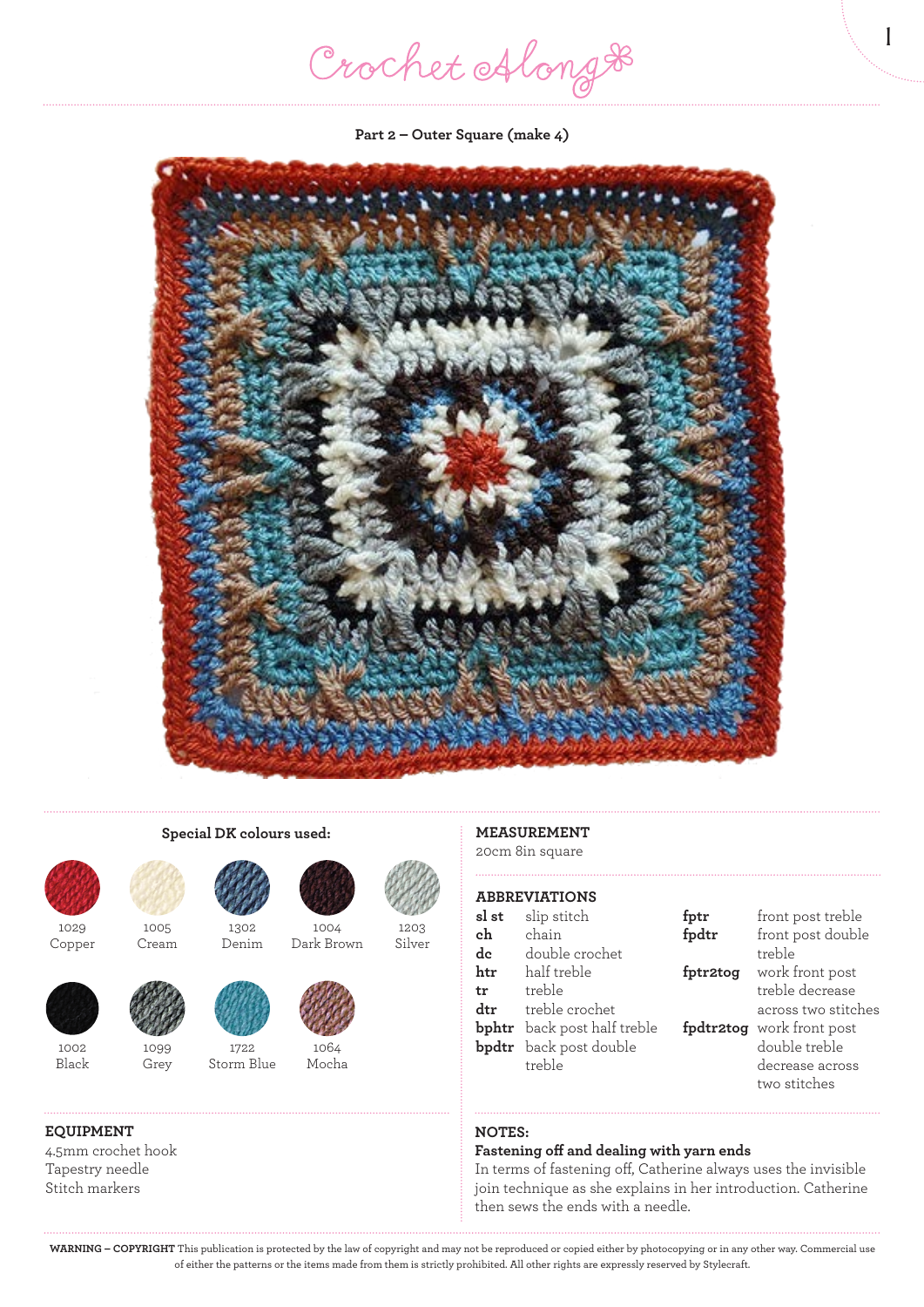Crochet Along #

| $\overline{7}$ |                         |                      |                        |                |   |                              |                        |   |  |  |  |
|----------------|-------------------------|----------------------|------------------------|----------------|---|------------------------------|------------------------|---|--|--|--|
| 7              |                         | $\overline{4}$       |                        | $\mathbf{3}$   | 3 | $\overline{4}$               |                        |   |  |  |  |
|                | 4                       | $1A$ : 1B            |                        |                |   | $1\overline{A}$<br><b>1B</b> |                        | 4 |  |  |  |
|                |                         |                      | $1B$ : $1\overline{A}$ | $5\phantom{a}$ |   |                              | $1B$   $1\overline{A}$ |   |  |  |  |
|                | $\overline{\mathbf{3}}$ | 5                    |                        | $6\phantom{a}$ |   | 5                            |                        | 3 |  |  |  |
|                | $\overline{\mathbf{3}}$ |                      |                        |                |   |                              |                        | 3 |  |  |  |
|                | 4                       | $1\overline{A}$ : 1B |                        | 5              |   |                              | $1\overline{A}$ : 1B   | 4 |  |  |  |
|                |                         |                      | $1B \nvert 1A$         |                |   |                              | $1B$ : $1\overline{A}$ |   |  |  |  |
|                |                         | 4                    |                        | $\mathbf{3}$   | 3 | $\overline{4}$               |                        |   |  |  |  |
| $\overline{7}$ |                         |                      |                        |                |   |                              |                        |   |  |  |  |

## **Part 2 – Outer Square (make 4)**

**Although every effort has been made to ensure that instructions are correct, Stylecraft cannot accept any liabilities. In the unlikely event that there are errors in the patterns we will work as quickly as possible to issue an addenda.**

**Stylecraft cannot accept responsibility for the result of using any other yarn.**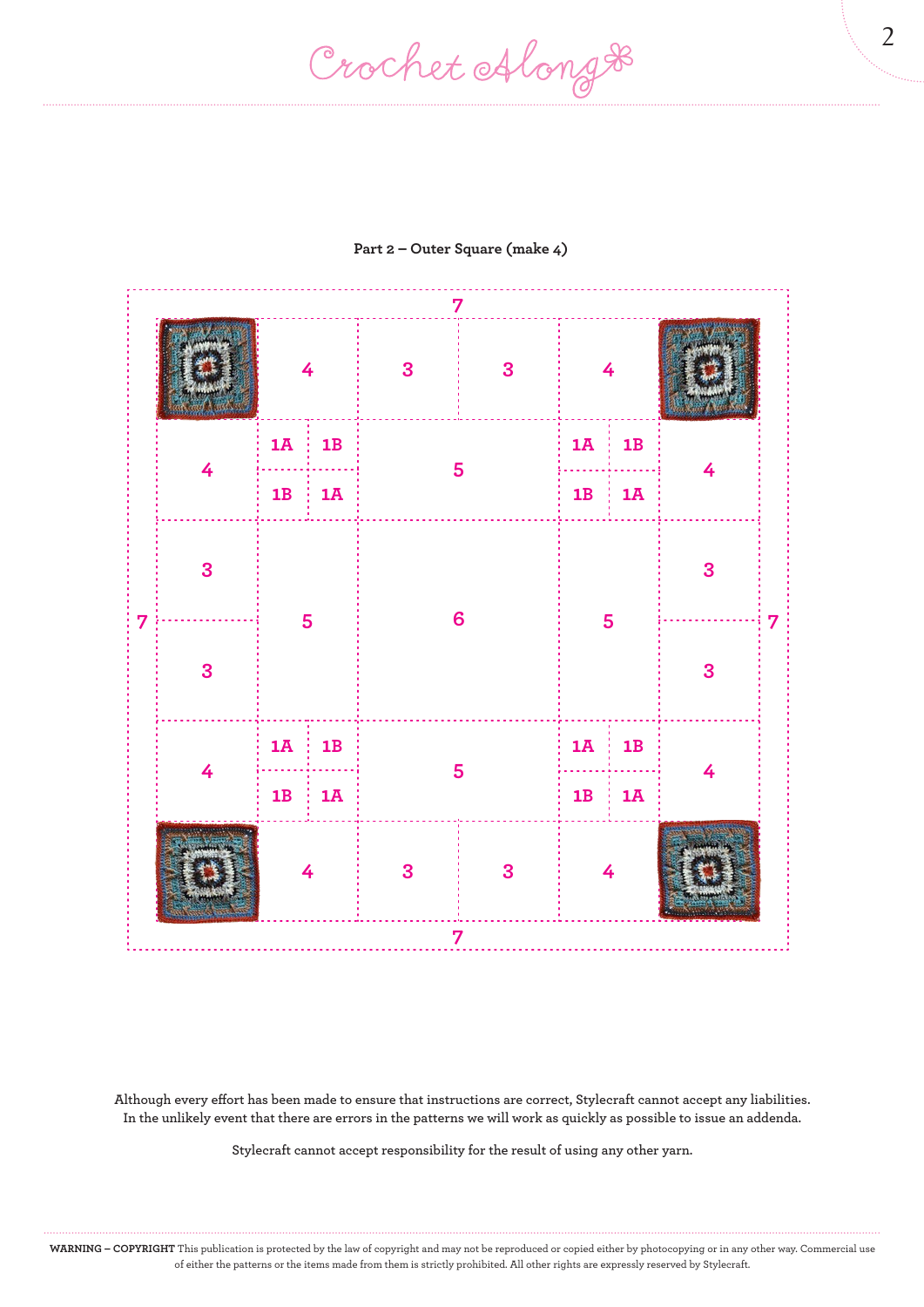Crochet Along &

#### **METHOD**

**Round 1:** With copper, in a magic circle 3ch (counts as one tr) and 11 tr. Join with invisible join to beginning 3ch. Pull the beginning yarn end tight to close the circle. Break off yarn. (12 tr)

**Round 2:** With cream, begin with standing tr in any stitch. \*(fptr, 2ch, fptr) around next stitch, then tr in next two stitches\*\*. Repeat from \* to \*\* three times, omitting final tr. Join with invisible join to beginning tr. Break off yarn. (8 fptr, 8 tr, 4 2ch. 24 stitches in total)

**Round 3:** With denim, begin with standing htr in any 2ch space. (tr, 1ch, tr, htr) in same space. \*dc in next four stitches, then (htr, tr, 1ch, tr, htr) in 2ch space\*\*. Repeat from \* to \*\* twice, then dc in next four stitches. Join with invisible join to beginning htr. Break off yarn. (8 tr, 8 htr, 16 dc, 4 1ch. 36 stitches in total)



#### **This is what your square should look like now.**

**Round 4:** With brown, begin with standing tr in any second dc of side. \*2ch, then tr in next stitch. Htr in next stitch, dc in next stitch, then fpdtr around the second fptr from round two. Miss next stitch, then dc in 1ch space. Fpdtr around the first fptr from round two, and miss next stitch. Dc in next stitch, htr in next, then tr in next stitch\*\*. Repeat from \* to \*\* three times, omitting final tr. Join with invisible join to beginning tr. Break off yarn. (12 dc, 8 htr, 8 tr, 8 fpdtr, 4 2ch. 44 stitches in total)





**Make sure you begin in This is what your crossed the right stitch! stitches should look like.**

**Round 5:** With silver, begin with standing tr in any 2ch space. (tr, 2ch, 2tr) in same space. \*Miss next stitch, tr in next two stitches, then fptr around next stitch. Dc in next stitch, then fptr around next stitch. Miss next stitch, tr in next two stitches, then (2tr, 2ch, 2tr) in 2ch space\*\*. Repeat from \* to \*\* three times, omitting final (2tr, 2ch, 2tr). Join with invisible join to beginning tr.

#### Break off yarn. (32 tr, 8 fptr, 4 dc, 4 2ch. 52 stitches in total)



**Round 6:** With cream, begin with standing htr in any 2ch corner space. (htr, 2ch, 2htr) in same space. \*fptr around next stitch, htr in next three stitches, then fptr around next stitch. 2htr in next stitch, then fptr around next stitch. Miss next stitch, then htr in next two stitches. fptr around next stitch, then (2htr, 2ch, 2htr) in corner 2ch space\*\*. Repeat from \* to \*\* three times, omitting final (2htr, 2ch, 2htr). Join with invisible join to beginning htr. Break off yarn. (44 htr, 16 fptr, 4 2ch. 68 stitches in total)



**Round 7:** With black, begin with standing dc in any 2ch corner space. 2dc in same space. \*miss next stitch, then dc in next 14 stitches and 3dc in corner 2ch space\*\*. Repeat from \* to \*\* three times, omitting final 3dc. Join with invisible join to beginning dc. Break off yarn. (68 dc)

**Round 8:** With grey, begin with standing tr in second dc of any corner 3dc. (tr, 2ch, tr) in same stitch. \*tr in next two stitches, then fpdtr around fptr from round six. Miss next stitch, tr in next stitch, then fpdtr around the same fptr from round six. Miss next stitch, then tr in next seven stitches. Fpdtr around fptr from round six. Miss next stitch, tr in next stitch, then fpdtr around the same fptr from round six. Miss next stitch, tr in next stitch, then (2tr, 2ch, tr) in next stitch\*\*. Repeat from \* to \*\* three times, omitting final (2tr, 2ch, tr). Join with invisible join to beginning tr. Break off yarn. (60 tr, 16 fpdtr, 4 2ch. 84 stitches in total)



**should look like. six should look like.**



**No, this isn't a typo! This is what your two fpdtr This is what your corner around the fptr from round** 

**WARNING – COPYRIGHT** This publication is protected by the law of copyright and may not be reproduced or copied either by photocopying or in any other way. Commercial use of either the patterns or the items made from them is strictly prohibited. All other rights are expressly reserved by Stylecraft.